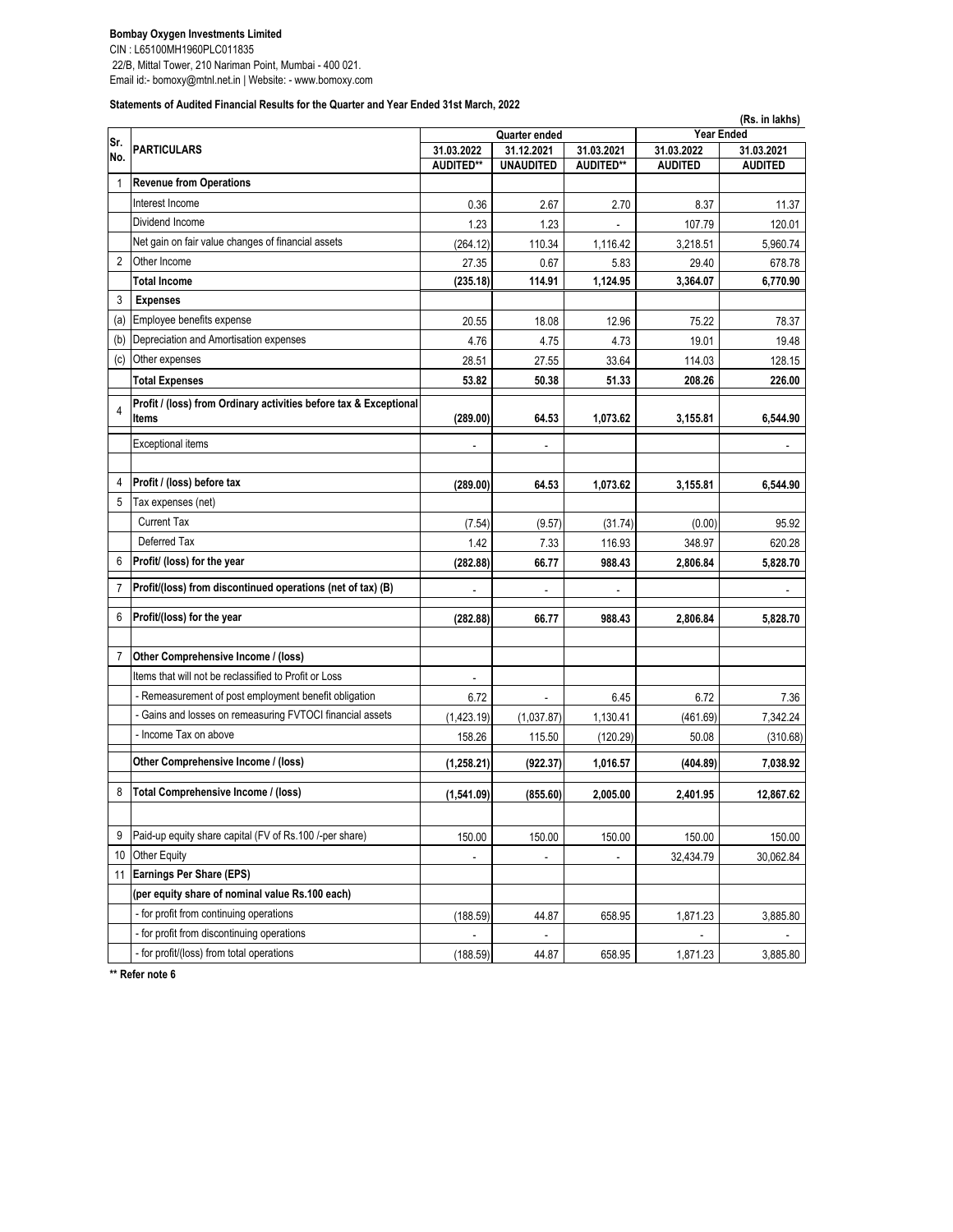CIN : L65100MH1960PLC011835 22/B, Mittal Tower, 210 Nariman Point, Mumbai - 400 021. Email id:- bomoxy@mtnl.net.in | Website: - www.bomoxy.com

|                                                                                                                                              |                                        | (Rs in Lakhs)                          |  |
|----------------------------------------------------------------------------------------------------------------------------------------------|----------------------------------------|----------------------------------------|--|
| <b>Particulars</b>                                                                                                                           | As at<br>31st March, 2022<br>(Audited) | As at<br>31st March, 2021<br>(Audited) |  |
| <b>Assets</b>                                                                                                                                |                                        |                                        |  |
| <b>Financial Assets</b>                                                                                                                      |                                        |                                        |  |
| Cash and cash equivalents                                                                                                                    | 34.94                                  | 14.65                                  |  |
| Bank Balance other than Cash and cash equivalents                                                                                            | 9.36                                   | 210.06                                 |  |
| Trade receivables                                                                                                                            | 47.46                                  | 47.46                                  |  |
| Investments                                                                                                                                  | 32,418.84                              | 29,675.09                              |  |
| Other financial assets                                                                                                                       | 1.09                                   | 1.10                                   |  |
| <b>Total financial assets</b>                                                                                                                | 32,511.69                              | 29,948.36                              |  |
| <b>Non-financial Assets</b>                                                                                                                  |                                        |                                        |  |
| Current tax assets (Net)                                                                                                                     | 564.99                                 | 562.45                                 |  |
| Property, Plant and Equipment                                                                                                                | 704.14                                 | 724.62                                 |  |
| Other non-financial assets                                                                                                                   | 1.07                                   | 0.84                                   |  |
| <b>Total non-financial assets</b>                                                                                                            | 1,270.20                               | 1,287.91                               |  |
| <b>Total assets</b>                                                                                                                          | 33,781.89                              | 31,236.27                              |  |
| <b>Liabilities and Equity</b>                                                                                                                |                                        |                                        |  |
| <b>Liabilities</b><br><b>Financial liabilities</b><br>Trade payables                                                                         |                                        |                                        |  |
| Total outstanding dues to micro enterprise and small enterprise<br>Total outstanding dues to creditors other than micro enterprise and small | 5.61                                   | 5.19                                   |  |
| enterprise                                                                                                                                   | 1.09                                   | 18.17                                  |  |
| Other financial liabilities                                                                                                                  | 16.28                                  | 32.16                                  |  |
| <b>Total financial liabilities</b>                                                                                                           | 22.98                                  | 55.52                                  |  |
| <b>Non-Financial Liabilities</b>                                                                                                             |                                        |                                        |  |
| Current tax liabilities (Net)                                                                                                                | 0.00                                   | 21.53                                  |  |
| Provisions                                                                                                                                   | 29.16                                  | 56.08                                  |  |
| Deferred tax liabilities (Net)                                                                                                               | 1,144.96                               | 890.30                                 |  |
| <b>Total non-financial liabilities</b>                                                                                                       | 1,174.12                               | 967.91                                 |  |
| <b>Equity</b>                                                                                                                                |                                        |                                        |  |
| Equity share capital                                                                                                                         | 150.00                                 | 150.00                                 |  |
| Other equity                                                                                                                                 | 32,434.79                              | 30,062.84                              |  |
| <b>Total equity</b>                                                                                                                          | 32,584.79                              | 30,212.84                              |  |
| <b>Total Liabilities and Equity</b>                                                                                                          | 33,781.89                              | 31,236.27                              |  |

## **Statement of Audited Assets and Liabilities as at 31.03.2022**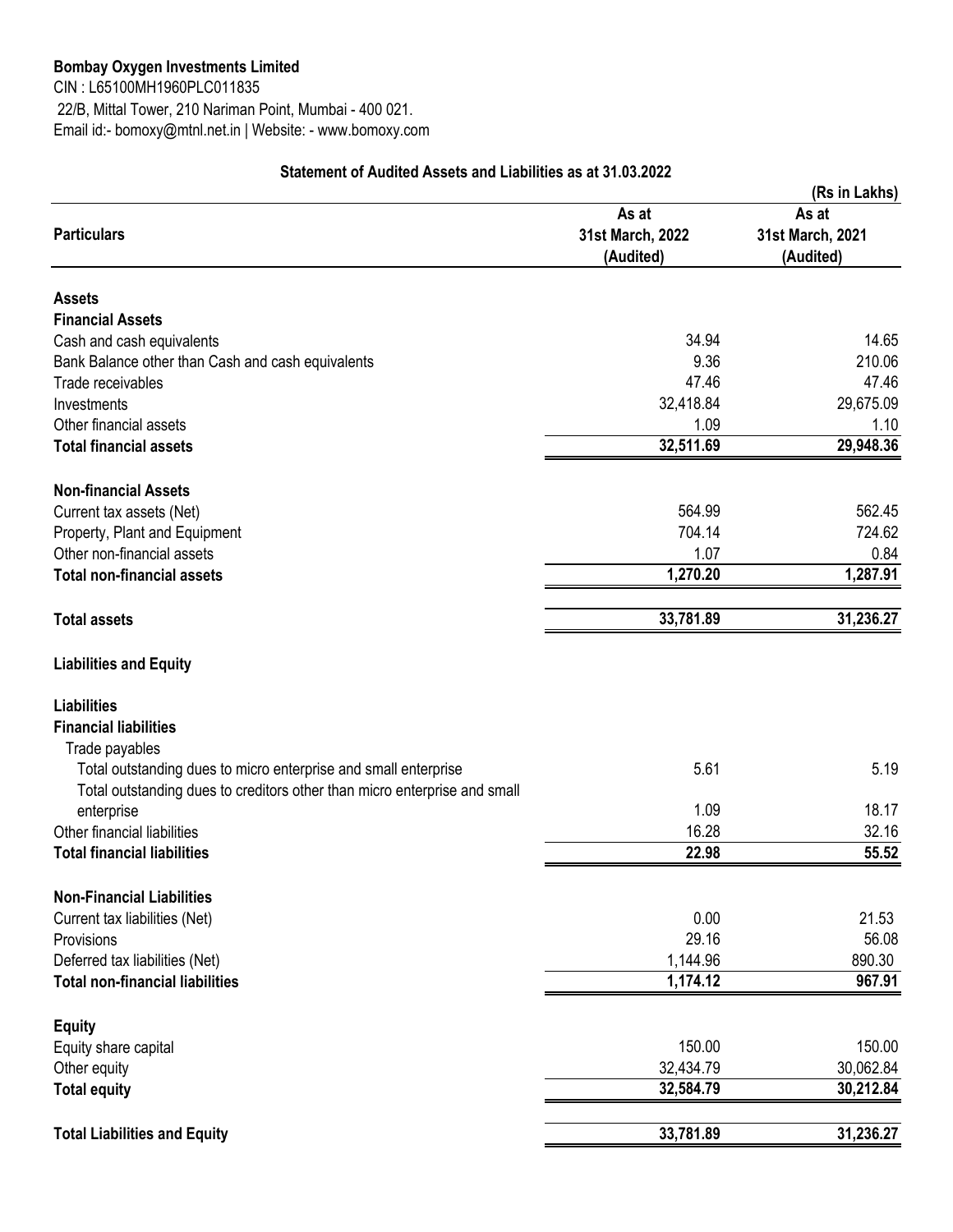### **Cash Flow Statement**

for the year ended 31st March 2022

|                                                        |                  | Rs in lakhs      |
|--------------------------------------------------------|------------------|------------------|
| <b>Particulars</b>                                     | As at            | Year ended       |
|                                                        | 31st March, 2022 | 31st March, 2021 |
| A. Cash Flow from Operating Activities                 |                  |                  |
| Net (loss) / profit before tax                         | 3,155.81         | 6,544.90         |
| Add/ (Less) : Adjustments for :                        |                  |                  |
| Depreciation                                           | 19.01            | 19.48            |
| Dividend Income                                        | (107.79)         | (120.01)         |
| (Profit) / Loss on sale of Investments                 | (9.12)           | (780.94)         |
| Fair value (gain) / loss on investments                | (3,209.39)       | (5, 179.80)      |
| (Profit) / Loss on sale of Property, Plant & Equipment | (0.03)           | (0.34)           |
| Interest Income                                        | (8.37)           | (11.37)          |
| Remeasurement of post employment benefit obligation    | 6.72             | 7.36             |
| <b>Operating Profit before Working Capital changes</b> | (153.16)         | 479.28           |
| Adjustments for changes in working capital:            |                  |                  |
| (Increase) / Decrease in Trade and Other Receivables   |                  | 0.19             |
| (Increase) / Decrease in Inventories                   |                  |                  |
| (Increase) / Decrease in financial assets              | 0.01             | 0.73             |
| (Increase) / Decrease in other assets                  | (0.23)           | 24.37            |
| (Increase) / Decrease in Investments                   | 13.07            | (534.36)         |
| Increase/(Decrease) in trade payables                  | (16.66)          | (4.92)           |
| Increase / (Decrease) in Other Financial Liabilities   | (15.88)          | 1.01             |
| Increase / (Decrease) in Provisions                    | (26.92)          | (15.16)          |
| Cash Generated From / (Used In) Operations             | (199.77)         | (48.86)          |
| Income tax Paid (net of refund)                        | (68.31)          | (115.04)         |
| Net Cash inflow / (outflow) from Operating activities  | (268.08)         | (163.90)         |
| <b>B. Cash Flow from Investing Activities</b>          |                  |                  |
| Sale/(purchase) of property, plant & equipment (net)   | 1.50             | 5.22             |
| Dividend from Investments                              | 107.79           | 120.01           |
| Redemption / (Deposits) in Fixed Deposit with Banks    | 200.71           | 0.10             |
| Interest received                                      | 8.37             | 11.37            |
| Net Cash inflow / (outflow) from Investing activities  | 318.37           | 136.70           |
| C. Cash Flow from Financing Activities                 |                  |                  |
| <b>Dividends Paid</b>                                  | (30.00)          | (15.00)          |
| Net Cash inflow / (outflow) from Financing activities  | (30.00)          | (15.00)          |
|                                                        |                  |                  |
| Net increase / (decrease) in cash and cash equivalents | 20.29            | (42.20)          |
| Cash and cash equivalents at the beginning of the year | 14.65            | 56.85            |
| Cash and cash equivalents at the end of the year       | 34.94            | 14.65            |

|                                     | As at          | As at<br>March 31, 2021 |  |
|-------------------------------------|----------------|-------------------------|--|
| <b>Particulars</b>                  | March 31, 2022 |                         |  |
| Balances with banks                 |                |                         |  |
| - Current accounts in Indian rupees | 34.70          | 14.22                   |  |
| Cash on hand                        | 0.24           | 0.43                    |  |
|                                     | 34.94          | 14.65                   |  |

1. The above statement of cash flow has been prepared under the 'Indirect Method' as set out in Ind AS 7 - 'Statement of Cash Flows'.

2. Since the Company is an investment Company, purchase and sale of investments have been considered as part of "Cash flow from investing activities" dividend earned have been considered as part of "Cash flow from operating activities".

3. Direct taxes paid is treated as arising from operating activities and is not bifurcated between investing and financing activities.

4. Cash and cash equivalents represents cash and bank balances as per Balance Sheet. Cash and cash equivalents includes current account balances which are restricted in use on account of unclaimed dividend.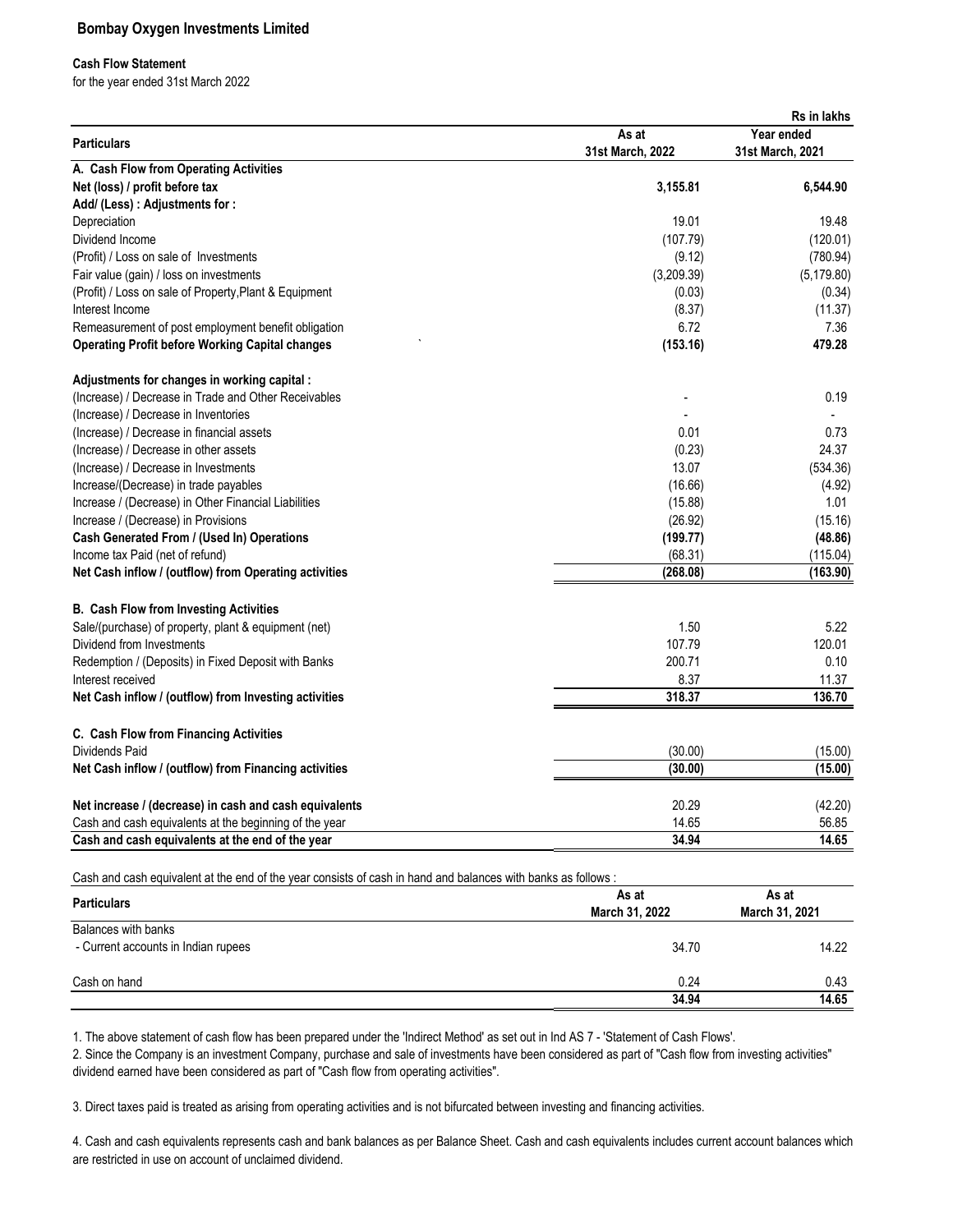CIN : L65100MH1960PLC011835 22/B, Mittal Tower, 210 Nariman Point, Mumbai - 400 021. Email id:- bomoxy@mtnl.net.in | Website: - www.bomoxy.com

#### **Notes:**

- 1 The above Financial Results of the Company for the quarter and year ended 31st March, 2022 have been reviewed by the Audit Committee and taken on record by the Board of Directors at its meetings held on 23rd May, 2022. The statutory auditors of the Company have carried out the audit of the aforesaid results.
- 2 The above financial results of the Company have been prepared in accordance with Indian Accounting Standards ('Ind AS') notified under the Companies (Indian Accounting Standards) Rules, 2015 as amended by the Companies (Indian Accounting Standards) Rules, 2016, prescribed under section 133 of the Companies Act 2013 ('the Act') read with relevant rules issued thereunder and the other accounting principles generally accepted in India. Any application guidance/ clarifications/ directions issued by the Reserve Bank of India or other regulators are implemented as and when they are issued/ applicable.
- 3 The Company is a Non Banking Financial Company and has no activities other than Investments. Accordingly there are no separate reporting segment as in Ind AS -108 "Operating Segment".
- 4 The Company has proposed a dividend of Rs. 20/- per share on equity shares of face value Rs. 100/- each subject to approval of Shareholders.
- 5 The figures for the last quarter ended 31st March, 2022 and the corresponding quarter ended in the previous year, as reported in these annual financial results, are the balancing figures between audited figures in respect of full financial year and the published year to date figures up to the end of third quarter of the relevant financial year. Also the figures up to the end of the third quarter had only been reviewed and not subjected to audit.
- 6 Figures of the previous year has been reclassified/ regrouped wherever necessary.

By order of the Board

Place : Mumbai Whole-Time Director Date: 23rd May, 2022

Hema Renganathan